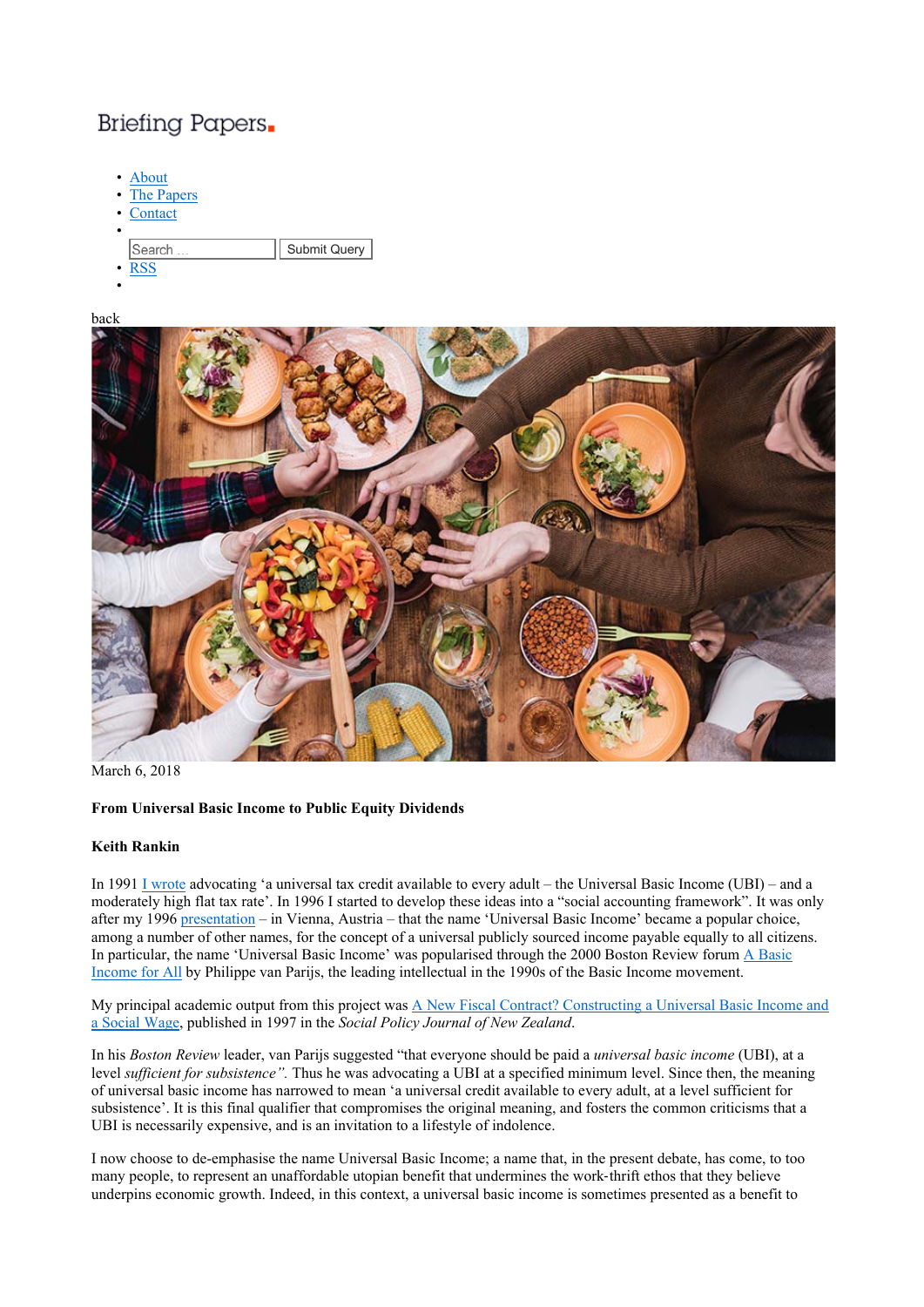replace all other benefits – a maximum as well as a minimum benefit – meaning that people with unusually high needs may be denied public help in meeting those needs.

Instead of *universal basic income*, I now advocate a *public equity dividend*. I have written a report for the Policy Observatory that details the idea of public equity, and provides a model for how, with minimal transition costs, it might work in New Zealand.

Public equity is the recognition that a substantial share of national income is inherently public; public because it derives from those capitals that are public – such as intellectual, socio-cultural, and natural capital – or have public components. Manufactured capital, for example, includes a nation's physical infrastructure. As these capitals are publicly 'owned' – just think of the ownership of water debate – some of the income generated by these capitals may also be distributed equally to all *economic citizens* of a society, as a dividend. (For our purposes, an economic citizen is anyone who qualifies for such a dividend payment.)

The public equity concept reconceptualises the current tax benefit system and the language associated with it. Instead of individuals paying tax on their earnings, the proportion of economic output that is attributed to public capitals (a flat income tax rate) goes into the *public equity fund*, from which public equity dividends (eg \$175 per week per recipient) are distributed. This dividend does not replace the benefit system; rather the first \$175 of a beneficiary's benefit is recategorised.

The public equity concept addresses some current problems with income distribution and the welfare state. By rethinking income taxation as public revenue resulting from capitals that are in the public domain, we avoid the libertarian notion of taxation as the theft of *private* wealth. The distribution suggested in this report, in the form of a public equity dividend, would help ensure the capacity of ordinary citizens to spend, as capitalism requires them to do, and lessen the need for private debt to fund their spending. It would also maintain a more elastic labour supply – people could work shorter hours in normal times (and share work more equally), and longer hours in times of emergency, incentivised when necessary by changes to tax rates or dividend amounts. This balanced work pattern is the key to sustainability of the natural environment, as well as the sustainability of capitalism. The model I propose in my report has a single income tax rate (of at least 33 percent), which makes domestic tax avoidance more difficult as differences in tax rates cannot be exploited.

The current welfare system is beset by conditionality and high effective marginal tax rates, which amount to an evertightening income trap, making it practically impossible to earn more by working more. Public equity dividends would substantially reduce the number of young people requiring welfare payments. Public equity dividends are labourenabling; unlike income-tested transfers, they cannot be withdrawn or reduced when a person gains casual or permanent employment. They also avoid the moral hazard of conditional benefits, which create incentives for people to manage their lives so as to conform – or to appear to conform with – with such conditions.

Public equity gives citizens more scope in their work-leisure trade-offs. Governments can adjust the core fiscal parameters – income tax rate and dividend amount – to ensure that nobody is left behind when capital (eg 'robots') replaces labour, and that nobody is pressured to enter into exploitative labour contracts or self-employment in the underground economy of prostitution and drugs. Basic income security in high productivity societies is neither unaffordable nor a luxury: the public equity mechanism can create a citizen-centred economy that meets the distributional challenges of rising economic productivity.

Even a low public equity dividend – too low to be classed as a Universal Basic Income – would be useful if it allows us as a society to open the door to future change, to bring meaningful and substantial equity dividends into the realm of the 'adjacent possible'. In 1938 the promise of an initial £10 per year universal superannuation in 1940 both gave the then Labour Government a record electoral victory, and gave us today the universal public pension (New Zealand Superannuation) that largely eradicated the indignity of elderly poverty in New Zealand.

It is easily affordable, in 2018, for New Zealanders to pay 33 percent income tax and receive an unconditional public equity dividend of \$175 per week. For a majority of New Zealanders, their incomes would be unchanged. For most of the rest, there would be a small initial increase in their incomes, with subsequent increases – through rising public equity dividends – being linked mainly to productivity growth. The key to the door is our recognition that today, through income tax graduations, all New Zealand taxpayers are already beneficiaries; and that it is a good thing to be a beneficiary.

My conceptualisation focusses on a dividend derived from public equity. In doing this I am distinguishing my schema from other proposed Universal Basic Income policies. I am also highlighting that this approach is not centred around a concept of welfare but on a citizenship right to the productivity gains arising from past public investments.

*~This Briefing Paper contains extracts from my report on public equity, available here.*